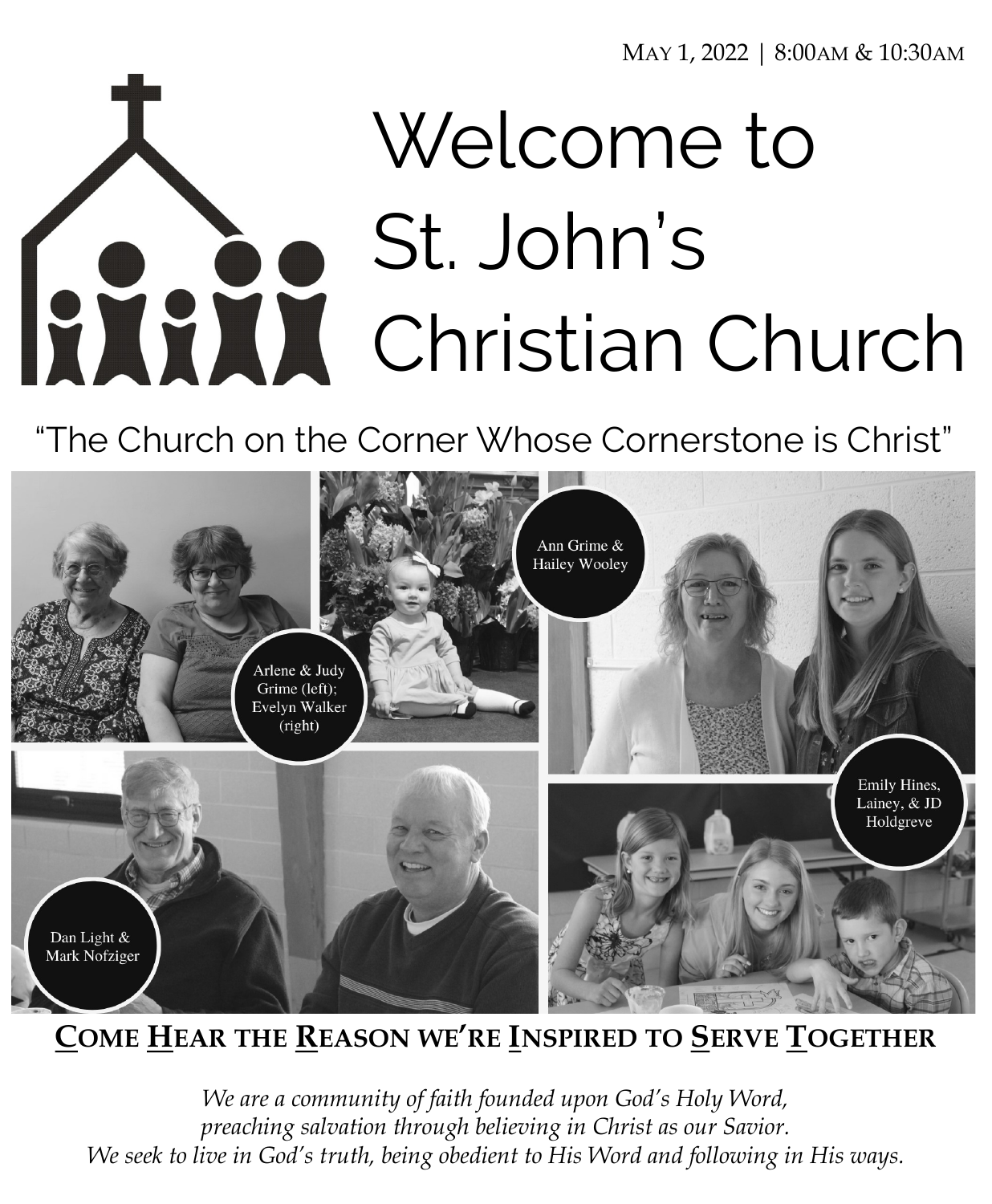# **Welcome!** We are so glad you are here.

#### **Guests and Visitors**

Welcome to SJCC! We are so glad you have chosen to join us as we worship the Lord together. We hope you feel God's love in a new, refreshing way. You can learn more about our church by scanning the QR code, by visiting the "New to SJCC" page on our website at www.stjohnsarchbold.org/newtosjcc, or by picking up a copy of "Getting to Know St. John's Christian Church: Visitor Brochure" at one of the literature racks.

# **Mother's Room/Diaper Changing Stations/Nursery Care**

We have a Mother's Room located outside of the sanctuary for nursing mothers and/or mothers with young children. Diaper changing stations are located in both the Mother's Room and Nursery. Please ask an usher for locations if needed. We are striving to restart our 10:30am Nursery Care ministry, which has been affected by sporadic need for care and difficulty in scheduling volunteers. People interested in helping are asked to contact the church office.

**Children's Busy Bags** are located in the sanctuary narthex for children ages one-year to third grade. Bags are marked by age (**Pink** = Ages 1-2; **Green** = Ages 3-5; **Yellow** = Grades K-3). Please be sure to return bags at the end of our service today. If you would like to mark a bag specifically for your child(ren) each week, please contact the church office.

# **Give & Take Board**

Do you need a little peace in your day? Confidence? What about self-control? Are you in need of a spiritual pick-me-up? Could you use a quick bit of kindness after a long week? Or do you have these things to spare? Then stop by the Give and Take Board outside of the Preschool Room! Give what you can and take what you need - you just might feel or fill someone's heart with the love of God and make their week brighter!

**Large Print and Children's Bulletins** are available at a table in the sanctuary narthex.

**Hearing Assistance** is provided by our system for hearing aids with a "loop system" switch position.

> **St. John's Christian Church** 700 S. Defiance St., Archbold, Ohio 43502 419-446-2545 † www.stjohnsarchbold.org Sunday Worship at 8:00 AM and 10:30 AM  $\blacksquare$





2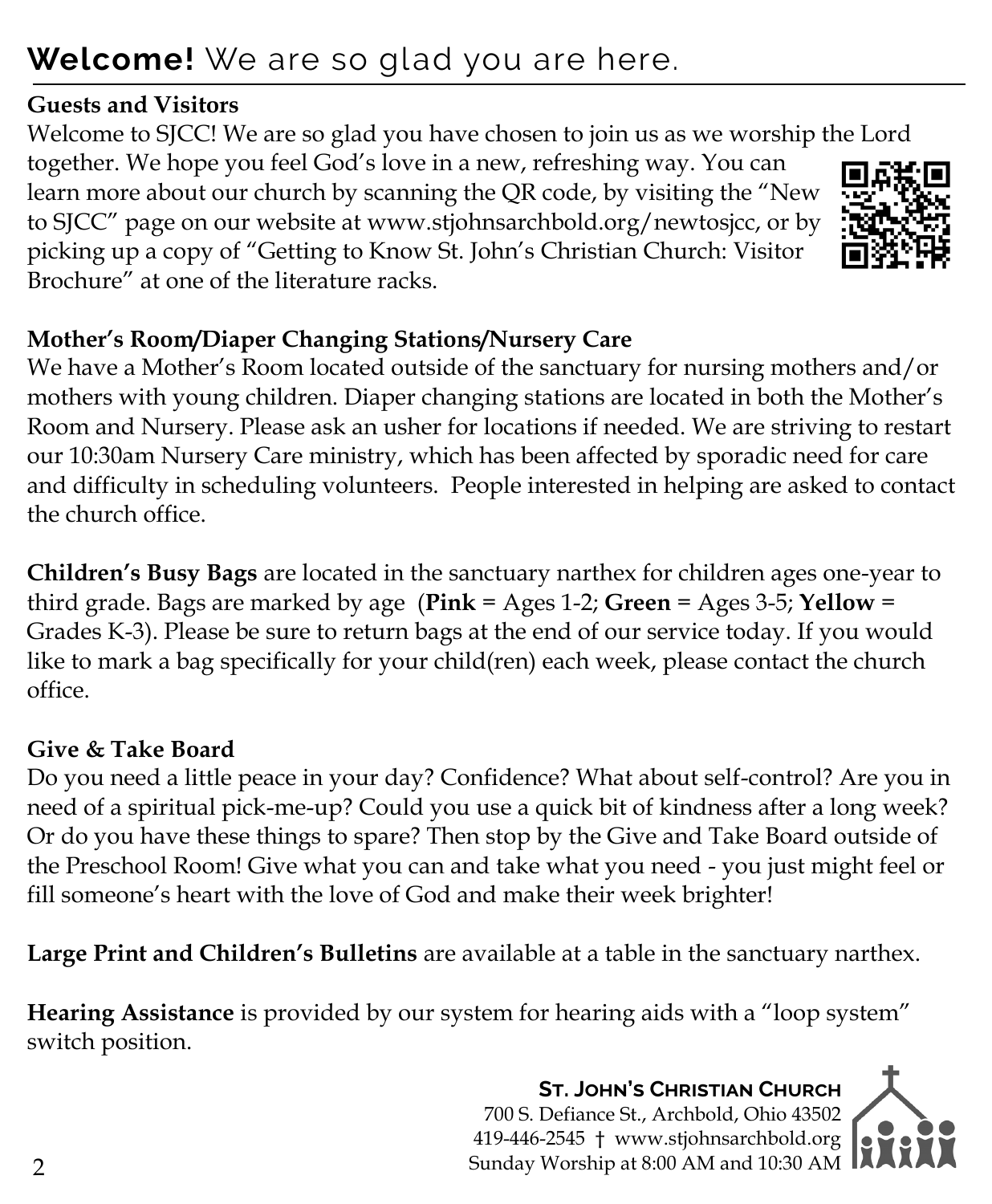#### **WELCOME TO OUR WORSHIP OF GOD!**

| Ringing of the Tower Bells and Lighting of the Altar Candles                                                                           |                                                                                |
|----------------------------------------------------------------------------------------------------------------------------------------|--------------------------------------------------------------------------------|
| <b>Welcome and Announcements</b>                                                                                                       |                                                                                |
| Mission-A-Month                                                                                                                        | <b>Cherry Street Mission Ministries</b>                                        |
| Scripture and Prayer of Invocation                                                                                                     | Psalm 30 (pg. 547)                                                             |
| Prelude                                                                                                                                | "He is Exalted" Medley                                                         |
| $\dagger$ (8:00) A Brief Service of Worship and Exaltation<br>$(10:30)$ Songs of Praise                                                | #7, "Praise God in His Sanctuary"<br>"I Saw the Light" Medley<br>"I Surrender" |
| Pastoral Prayer and The Lord's Prayer (debts/debtors)                                                                                  |                                                                                |
| Scripture Reading                                                                                                                      | Acts 9:1-19 (pg. 1087)                                                         |
| Children's Message                                                                                                                     | "Change of Heart"                                                              |
| †Hymn                                                                                                                                  | #515, "Since Jesus Came into My Heart"                                         |
| Sermon<br>Testimony - "From Wayward to Witness"<br>Testimony - "Passing On a Legacy of Faith"<br>Testimony - "Those Who Haven't Heard" | "Conversion"                                                                   |
| <b>Sharing Our Tithes and Offerings</b>                                                                                                |                                                                                |
| Offertory                                                                                                                              | "Turn Your Eyes Upon Jesus"                                                    |
| †The Doxology and Prayer of Dedication                                                                                                 |                                                                                |
| $\uparrow$ (8:00) Closing Hymn<br>†(10:30) Closing Song                                                                                | #516, "He's Everything to Me"<br>"Redeemed"                                    |
| †Spoken Benediction                                                                                                                    |                                                                                |
| †Benediction in Song                                                                                                                   | #601, v. 1, "Lord, Dismiss Us with Thy Blessing"                               |
| †Postlude                                                                                                                              | "A New Name Written Down in Glory"                                             |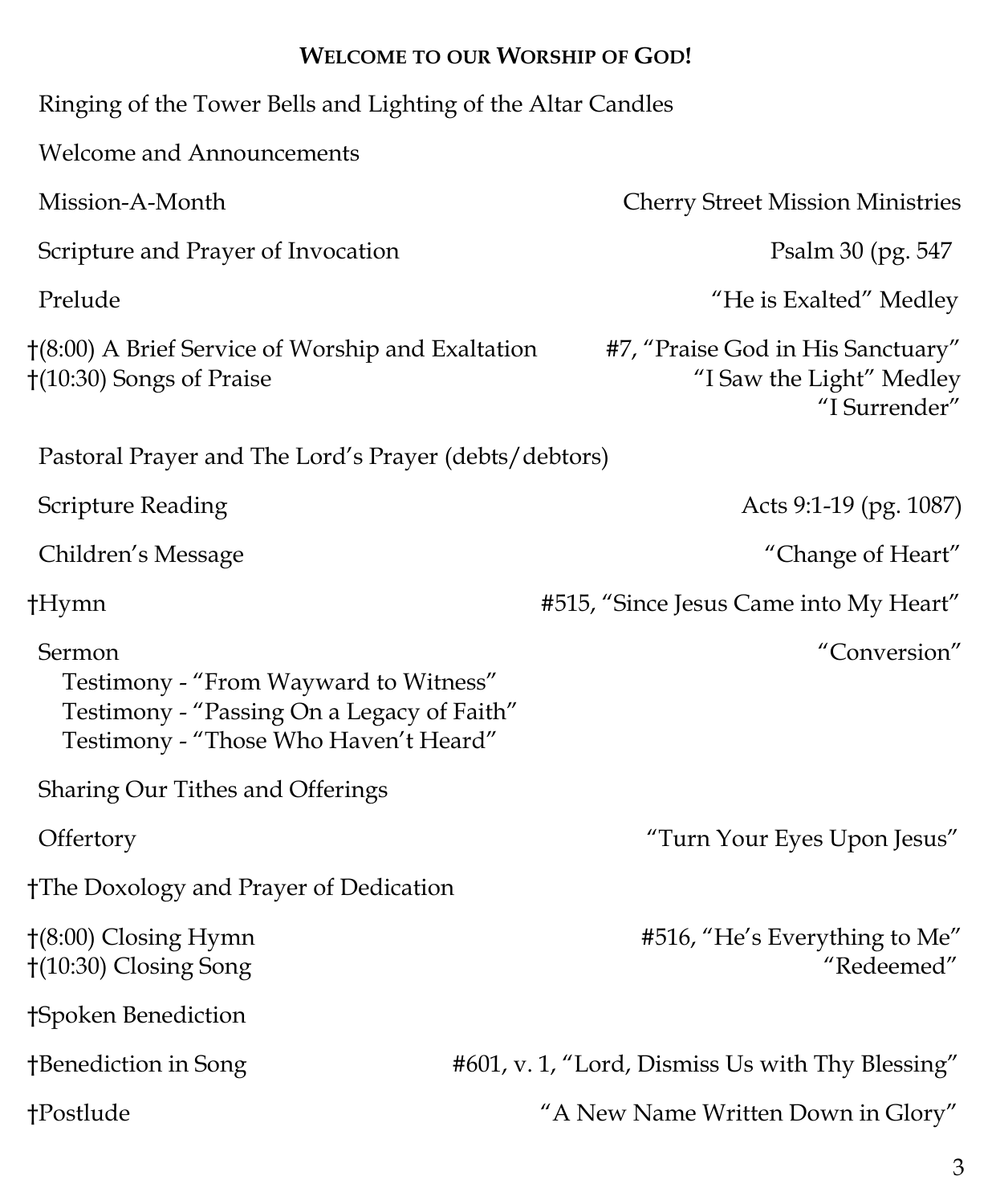#### **Scripture Readings**

**Psalm 30:1-12** I will exalt you, O Lord, for you lifted me out of the depths and did not let my enemies gloat over me. <sup>2</sup> O Lord my God, I called to you for help and you healed me. <sup>3</sup> O Lord, you brought me up from the grave; you spared me from going down into the pit. <sup>4</sup> Sing to the Lord, you saints of his; praise his holy name. <sup>5</sup> For his anger lasts only a moment, but his favor lasts a lifetime; weeping may remain for a night, but rejoicing comes in the morning. <sup>6</sup> When I felt secure, I said, "I will never be shaken." <sup>7</sup> O Lord, when you favored me, you made my mountain stand firm; but when you hid your face, I was dismayed. <sup>8</sup> To you, O Lord, I called; to the Lord I cried for mercy: <sup>9</sup> "What gain is there in my destruction, in my going down into the pit? Will the dust praise you? Will it proclaim your faithfulness? <sup>10</sup> Hear, O Lord, and be merciful to me; O Lord, be my help." <sup>11</sup> You turned my wailing into dancing; you removed my sackcloth and clothed me with joy, <sup>12</sup> that my heart may sing to you and not be silent. O Lord my God, I will give you thanks forever.

4 **Acts 9:1-19** Meanwhile, Saul was still breathing out murderous threats against the Lord's disciples. He went to the high priest <sup>2</sup> and asked him for letters to the synagogues in Damascus, so that if he found any there who belonged to the Way, whether men or women, he might take them as prisoners to Jerusalem. <sup>3</sup> As he neared Damascus on his journey, suddenly a light from heaven flashed around him. <sup>4</sup> He fell to the ground and heard a voice say to him, "Saul, Saul, why do you persecute me?" <sup>5</sup> "Who are you, Lord?" Saul asked. "I am Jesus, whom you are persecuting," he replied. <sup>6</sup> "Now get up and go into the city, and

you will be told what you must do." <sup>7</sup> The men traveling with Saul stood there speechless; they heard the sound but did not see anyone. <sup>8</sup> Saul got up from the ground, but when he opened his eyes he could see nothing. So they led him by the hand into Damascus. <sup>9</sup> For three days he was blind, and did not eat or drink anything. <sup>10</sup> In Damascus there was a disciple named Ananias. The Lord called to him in a vision, "Ananias!" "Yes, Lord," he answered. <sup>11</sup> The Lord told him, "Go to the house of Judas on Straight Street and ask for a man from Tarsus named Saul, for he is praying. <sup>12</sup> In a vision he has seen a man named Ananias come and place his hands on him to restore his sight." <sup>13</sup> "Lord," Ananias answered, "I have heard many reports about this man and all the harm he has done to your saints in Jerusalem. <sup>14</sup> And he has come here with authority from the chief priests to arrest all who call on your name." <sup>15</sup> But the Lord said to Ananias, "Go! This man is my chosen instrument to carry my name before the Gentiles and their kings and before the people of Israel. <sup>16</sup> I will show him how much he must suffer for my name." <sup>17</sup> Then Ananias went to the house and entered it. Placing his hands on Saul, he said, "Brother Saul, the Lord-- Jesus, who appeared to you on the road as you were coming here-- has sent me so that you may see again and be filled with the Holy Spirit." <sup>18</sup> Immediately, something like scales fell from Saul's eyes, and he could see again. He got up and was baptized, <sup>19</sup> and after taking some food, he regained his strength. Saul spent several days with the disciples in Damascus.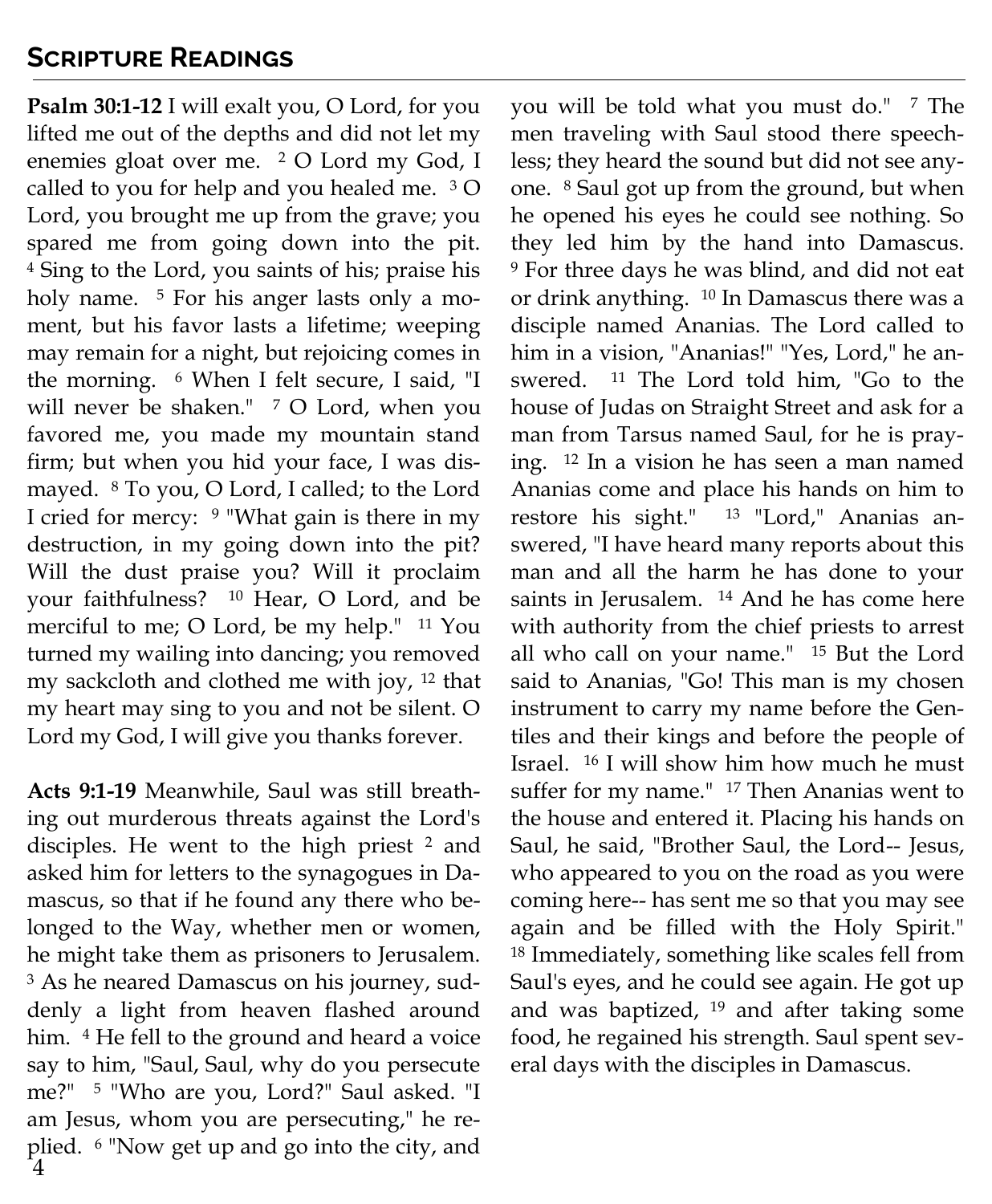#### **Announcements**

- **Pastor Ryan Start Date**  Pastor Ryan's official first day is tomorrow! Please join us in giving him a warm welcome as he settles into his ministry with us.
- **National Day of Prayer -** A service will be held this Thursday, May 5th at Ruihley Park at 6:30PM. Join as we intercede for our nation in prayer. In the event of rain, the location for this service will be moved to Archbold Middle School.
- **Summer Mission Trip**  Plans have been set for another week of serving with the LaPorte County Habitat for Humanity affiliate in Michigan City, IN, from June 27th - July 1st, working on one of their new homes. An Airbnb with a limited number of beds has been reserved for the week. If anyone has interest in sharing in the week, please let Pastor Erich know so he can line up the correct number of beds! A sign-up sheet is posted on the bulletin board as well. Any questions can be addressed to Pastor Erich.
- **Help Build Hope**  On May 14th, SJCC is sponsoring a build event with Help Build Hope. We're hoping to have between 80 and 120 volunteers from the church and community to frame the walls for the next Habitat for Humanity of Fulton County, Ohio home build. The morning will start at 7:30AM with a light continental breakfast, then there will be time of welcome, worship, devotions, instruction and two and half hours of hammering! Hopefully, by noon, the event will conclude with standing up all of the walls, a short service of dedication, then carrying the walls into the storage building. To sign up, use this link: http://www.helpbuildhope.com/stjohncc.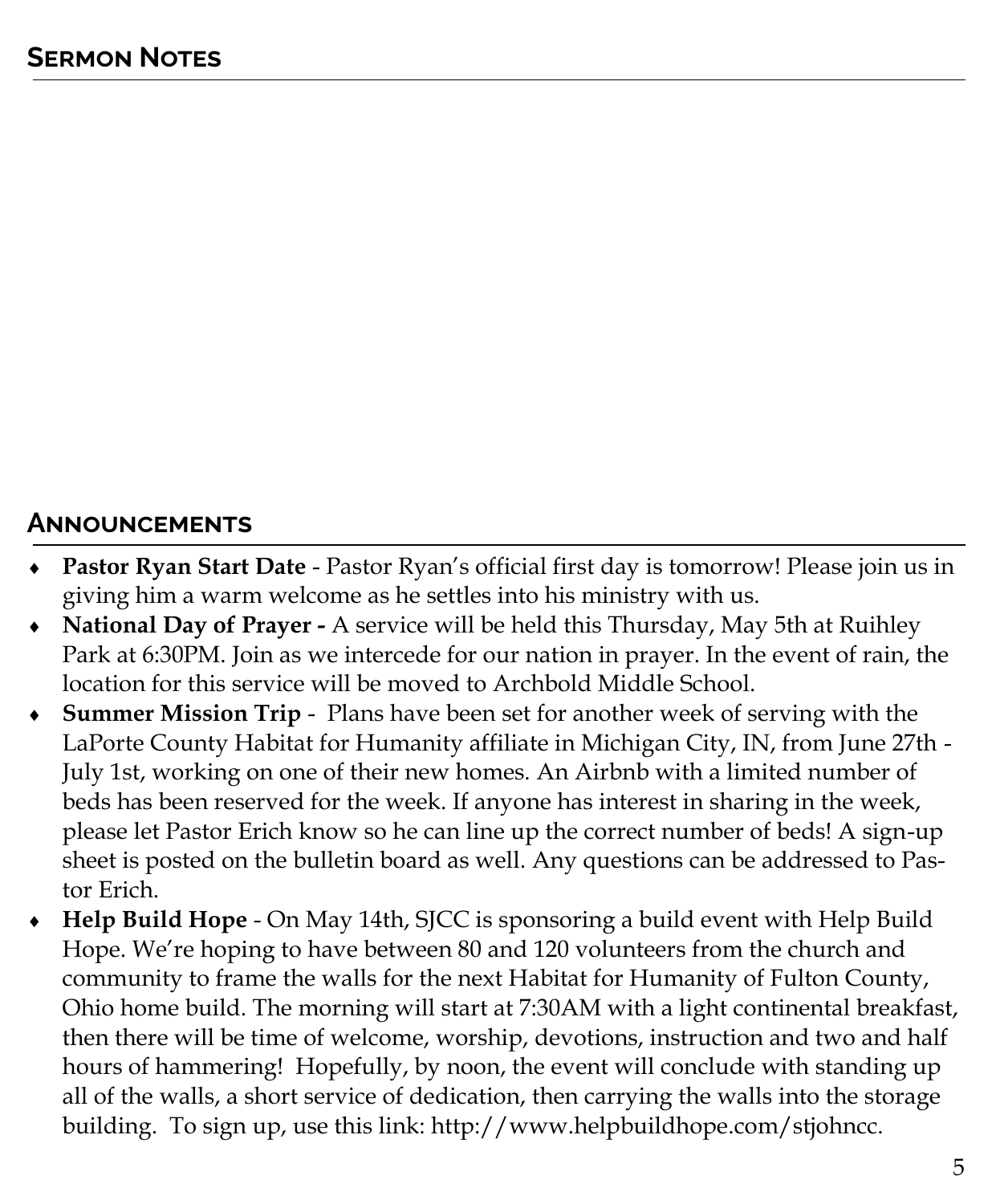# **Week of May 1st at St. John's Christian Church**

| Sun |        | 8:00AM Worship (Sanctuary)                                 |  |
|-----|--------|------------------------------------------------------------|--|
|     |        | 8:30AM Pause for Praise (96.1 WMTR)                        |  |
|     |        | 9:15AM Sunday School, Faith Village, Confirmation          |  |
|     |        | 10:30 AM Worship (Sanctuary and YouTube Live)              |  |
|     |        | 12:00PM Parish Hall Reserved                               |  |
|     |        | 7:00PM Piano Recital (Sanctuary)                           |  |
| Mon |        | Pastor Ryan's First Day                                    |  |
| Tue | 9:15AM | Bible Study (Fireside Room)                                |  |
|     | 5:00PM | Community Meal - Zion Providing/SJCC Serving (Parish Hall) |  |
|     | 6:45PM | <b>Fellowship Committee (Chapel)</b>                       |  |
|     | 7:00PM | Mission Committee (Fireside Room)                          |  |
| Wed | 8:30AM | Moms in Prayer (Fireside Room)                             |  |
|     | 7:30PM | SYF (Youth Room)                                           |  |
| Thu | 6:30PM | National Day of Prayer Service (Ruihley Park)              |  |
| Sun | 8:00AM | Worship (Sanctuary)                                        |  |
|     | 8:30AM | Pause for Praise (96.1 WMTR)                               |  |
|     | 9:15AM | Sunday School, Faith Village, Confirmation                 |  |
|     |        | 10:30 AM Worship (Sanctuary and YouTube Live)              |  |

### **May Mission-A-Month: Cherry Street Mission**

Cherry Street Mission in Toledo, Ohio, was founded in 1947 on Biblical principals and remains a Biblically-based, Christ-centered organization today. Cherry Street has a Men's Division, Women's Division (Sparrow's Nest) and food services, and it is the only organization in the region to offer three meals a day, seven days a week, free of charge to anyone who needs them. Their redemptive programming is built around one-on-one discipleship. Throughout the month of May, we ask that you prayfully consider supporting these ministries by checking line item 3 on your weekly offering envelope.

### **Congregational Prayer**

In your power and love, you have brought your people to yourself, O Lord. You have given us the gift of faith. Your mercies toward us are more than we could ever hope to deserve. I stand in awe before you, offering myself, my heart, my abilities and my worship. Come now, O Holy One, and make me fully your own through Jesus Christ our Lord. In the light of Paul's conversion, I thank you for guiding me to you, and I pray for the people I know who need such a call upon their own hearts. Enable me to witness, to share your love and grace. Amen.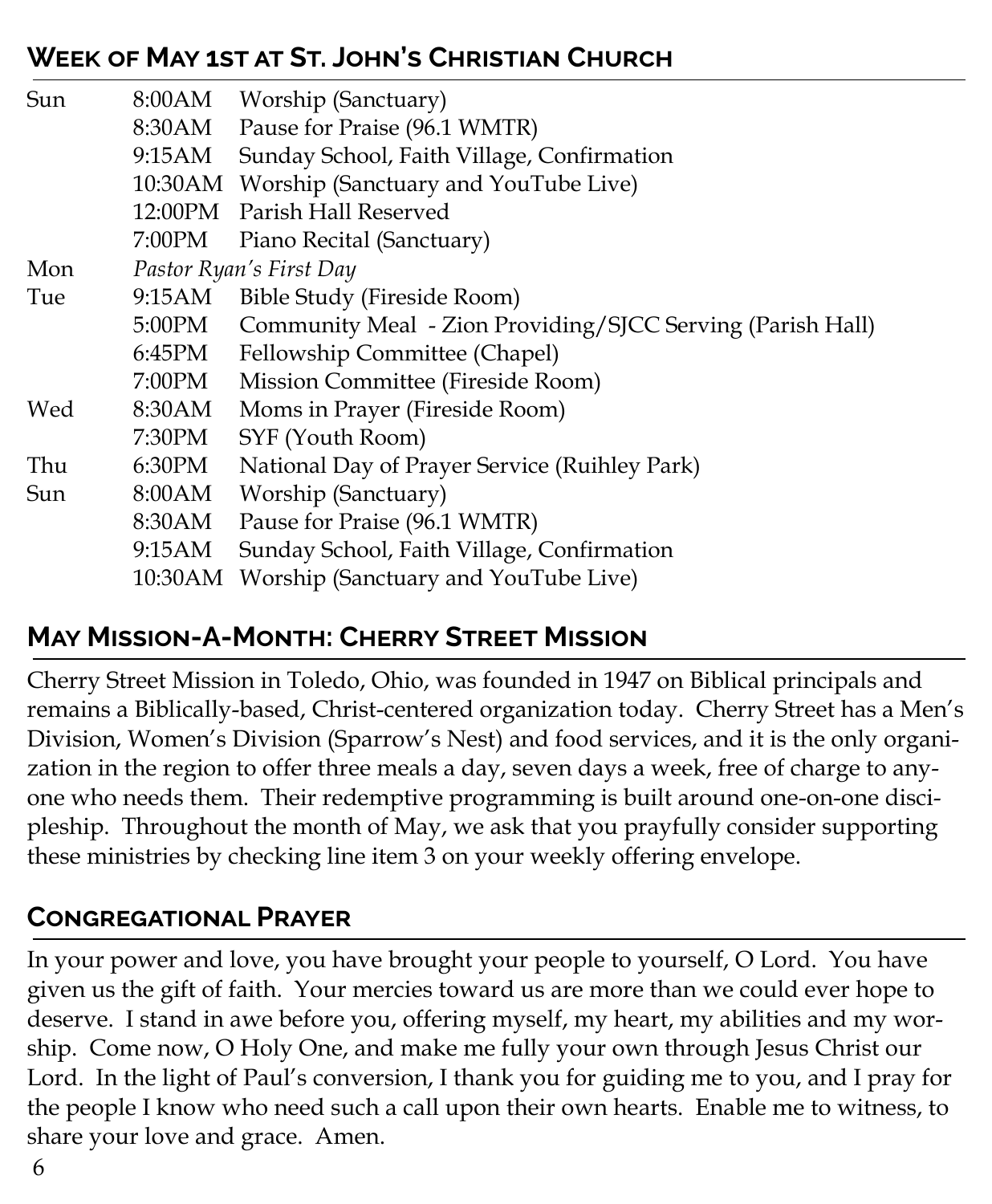## **Discovery Daily Devotional**

Discover Daily Devotional Guides are available in the hallway literature rack in the narthex (suggested donation \$6 each). You can also access the guide online at https:// scriptureunion.org/discovery/. Below is the list of daily readings for this week:

| May 1 A Shower of Blessings -------------------- Psalm 144     |  |
|----------------------------------------------------------------|--|
| May 2 It's Not Fair! --------------------------- Romans 9:6-18 |  |
| May 3 Don't Blame Me! -------------------- Romans 9:19-29      |  |
| May 4 Hot or Cold ------------------------ Romans 9:30-10:13   |  |
| May 5 Deaf, Dim or Disobedient? ------ Romans 10:14-21         |  |
| May 6 Amazing Grace------------------------ Romans 11:1-10     |  |
| May 7 Off the Radar? ---------------------- Romans 11:11-24    |  |
|                                                                |  |

#### **Today's Worship Servants**

| Accompanist  | (Both) Buffy Riley                                            |                       |  |
|--------------|---------------------------------------------------------------|-----------------------|--|
| Song Leader  | (Both) David Stuckey                                          |                       |  |
| Acolytes     | (8:00) Cagnee Grime                                           | (10:30) Ella Yoder    |  |
| Lay Readers  | (8:00) Joshua Reeb                                            | (10:30) David Stuckey |  |
| Easy Worship | (Both) Brian Roth                                             |                       |  |
| Sound Tech   | (8:00) Angie Neuenschwander                                   | $(10:30)$ James Grime |  |
| Live Stream  | (10:30) Jocelyn Walker                                        |                       |  |
| 8:00 Usher   | Doug & Nancy Rupp                                             |                       |  |
| Head Usher   | <b>Greg Walker</b>                                            |                       |  |
| 10:30 Ushers | Curt & Kay Stamm, Ben & Sue Buehrer                           |                       |  |
| Praise Team  | Emma Nafziger, Chris Baden, Norm Fether, Todd Nafziger, Lynne |                       |  |
|              | Christman, & Buffy Riley                                      |                       |  |

#### **Consistory Contact Information**

**President** Linda Heer (419-324-6536) **Elders** Ryan Christman (419-551-2124), Norm Fether (419-205-7776), Jon Lindsay (419-591-6153), Betsy Redd (419-551-1843), David Stuckey (419-446-4686), Nici Wyse (419-572-0626) **Deacons/** Jim Grieser (567-239-5876), Matt Hines (419-572-0072), Jan Lindsay

**Deaconesses** (419-551-1260), Stacy Rutledge (419-682-7568), Crissi Stuckey (419-551-1146), Karen Walker (419-572-0834), Steve Walker (419-446-9271), Missy Warncke (419-551-4676), Bruce Wooley (419-572-6678)